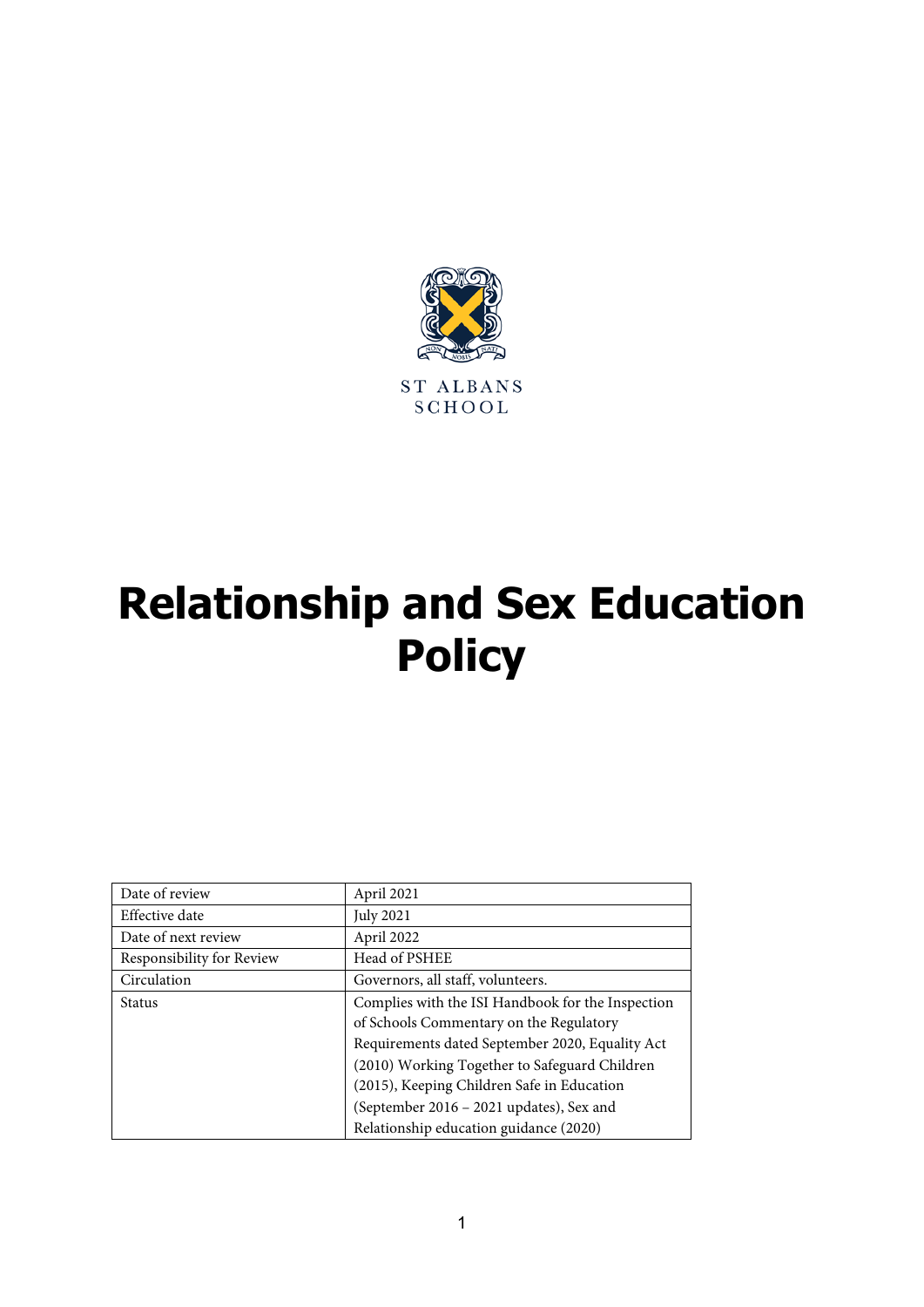## **Aims**

The aims of Relationship and Sex Education (RSE) at our school are to:

- Provide a framework in which sensitive discussions can take place
- Support pupils understanding of puberty, and give them an understanding of sexual development and the importance of health and hygiene
- Help pupils develop feelings of self-respect, confidence and empathy
- Create a positive culture around issues of sexuality and relationships
- Promote inclusivity by an awareness and acknowledgement of diversity
- Allow students to make informed decisions about sex and relationships and contextualise these within the digital age

## **Statutory requirements**

At St Albans School we teach RSE as set out in this policy. This forms part of the Personal, Social, Health and Economic Education (PSHEE) curriculum and is in line with the government recommendations in the Relationship and Sex Education Guidance (Sept 2020) and has been developed in consultation with the governors and the parents of our pupils.

This policy has been developed in consultation with staff, pupils and parents. The Relationships Education, Relationships and Sex Education and Health Education (England) Regulations 2019, made under sections 34 and 35 of the Children and Social Work Act 2017, make Relationships Education compulsory for all pupils.

# **Definition**

RSE is about the emotional, social and cultural development of pupils, and involves learning about relationships, sexual health, sexuality, healthy lifestyles, diversity and personal identity.

RSE involves a combination of sharing information and exploring issues and values.

RSE does not promote sexual activity either directly or indirectly.

# **Delivery of RSE**

RSE is taught within the PSHEE curriculum and is a natural progression from Primary School RSE. Biological aspects of RSE are taught within the science curriculum in the First and Fifth Forms. Religious perspectives are included in Religion, Philosophy and Ethics (RPE) and online aspects in Computing, in Lower School.

PSHEE sessions, which will include RSE, are delivered weekly by tutors, as outlined in the scheme of work. In addition, there are termly PSHEE days, using specialist external speakers, who deliver content in line with the termly PSHEE themes, to include RSE topics.

Across all Key Stages, pupils will be supported with developing the following skills: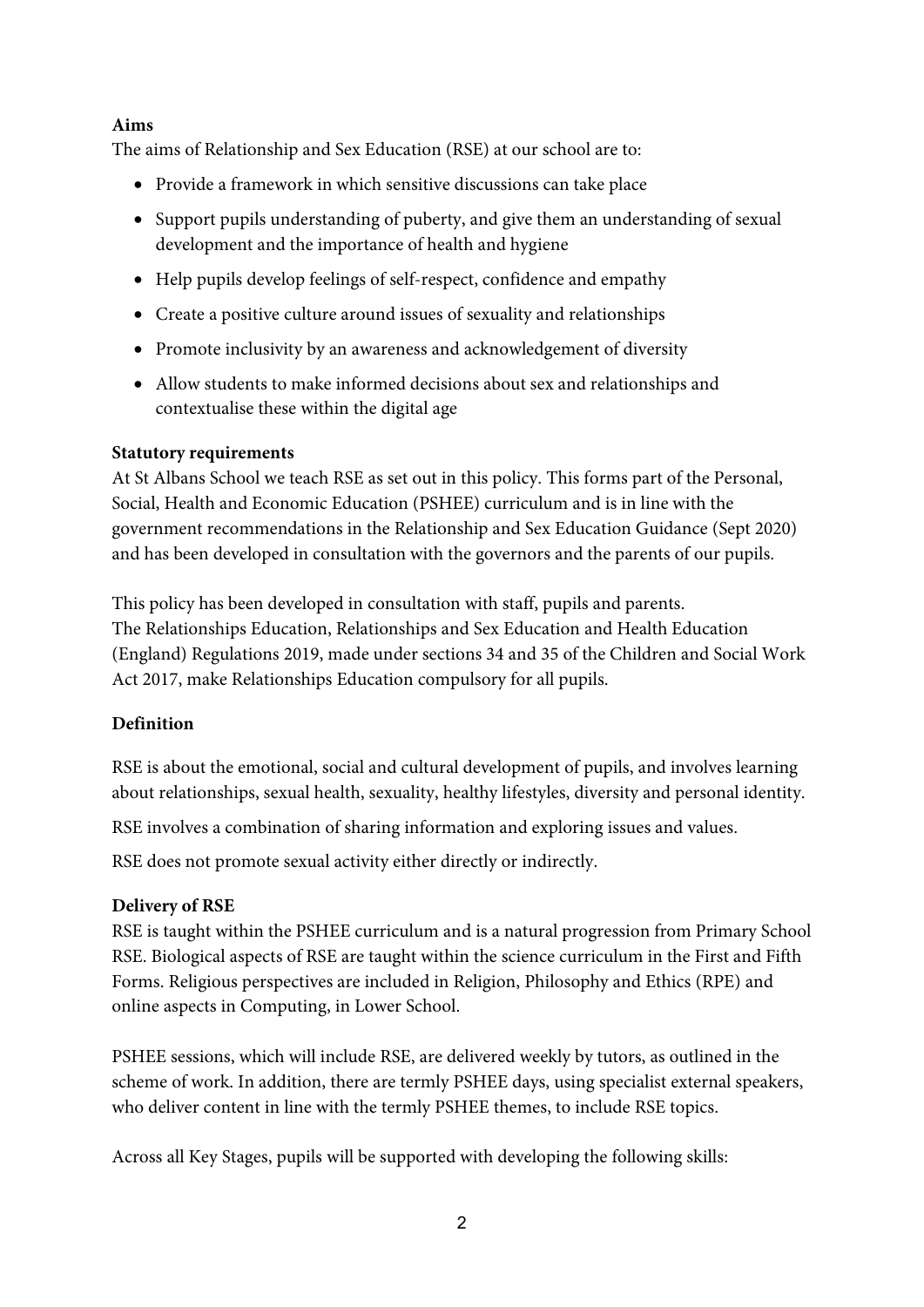- Communication, including how to develop and manage changing relationships and emotions
- Understanding of human sexuality, including self-esteem and the need for consent
- Recognising and assessing potential risks, to include grooming, radicalisation, female genital mutilation (FGM) and forced marriage
- Understanding the impacts of watching pornography
- Seeking help and support when required
- Knowledge of the law
- Informed decision-making, including faith perspectives
- Self-respect, empathy and equality for others, including lesbian, gay, bisexual and transgender (LGBT) issues and the law

### **Roles and responsibilities**

The governing board will approve the RSE policy and hold the Headmaster to account for its implementation.

The Headmaster is responsible for ensuring that RSE is taught consistently across the school, and for managing requests to withdraw pupils.

Tutors are responsible for:

- Delivering RSE in a sensitive way, ensuring it is inclusive and age-appropriate
- Maintaining professional boundaries
- Modelling positive attitudes to RSE
- Monitoring discussions and progress
- Reflecting on pupils' progress in RSE in their tutor report comments
- Answering pupils' questions in an age-appropriate manner
- Passing on any safeguarding concerns to the Designated Safeguarding Lead
- Responding to the needs of individual pupils, including special educational needs and disability (SEND) students
- Responding appropriately to pupils whose parents wish them to be withdrawn from sex education

Staff do not have the right to opt out of teaching RSE. Staff who have concerns about teaching RSE are encouraged to discuss this with the Headmaster.

The Head of PSHEE is responsible for: